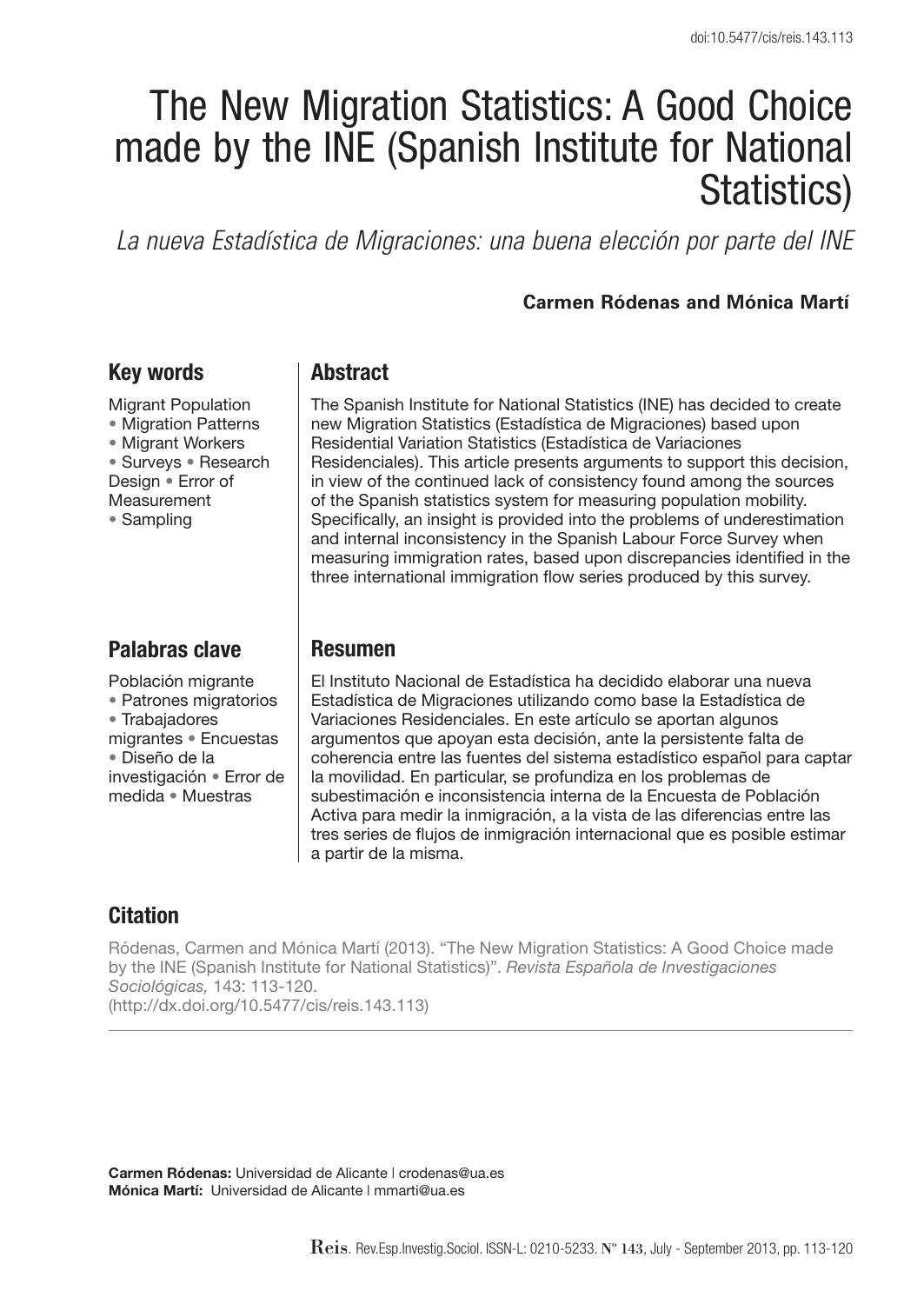## **Introduction**

The study of human migration forms a part of the agenda of various international organizations, including the OECD and the United Nations. In the European Union (EU) framework, the quantity and quality of information regarding international migration is steadily growing<sup>1</sup> thanks to cooperation between national statistics organizations and EUROS-TAT. The improvement and harmonization of migration statistics is a goal shared by the different EU countries (see EC Regulation no. 862/2007 of the European Parliament and the Council of the EU regarding community statistics on migration and international protection) as reflected in proposals made for national statistics plans. In this way, the already approved *National Statistics Plan 2013-2016* (Royal Decree 1658/2012, from the 8th of December) develops on improvements in the analysis, processes and records use that allows for increased harmonization of basic demographic statistics, in accordance with the goal of the above mentioned EC Regulation.

Of considerable importance in the new *Spanish National Statistics* Plan is the elaboration of integrated socio-demographic and economic information systems offering increased information quality and quantity. In these *integrated systems,* both the available information from different administrative records as well as the continuous or sporadically produced statistical information will be incorporated, resulting in large databases. Thus, the systems take full advantage of the great statistical power of records2 allowing for interesting analysis possibilities as required by many researchers. In the socio-demographics area, the INE (2011) plans to use the

*Continuous Population Survey* (ECP) as the primary component of its system. This survey, together with information about residential variations provided by the *Demographic Information Database*, will result in the creation of a new *Migration Statistic*, consistent with population figures. Although still under development, the new *National Statistics Plan* has the objective of obtaining the volume and primary demographic characteristics of internal and external migration flows. According to the INE dissemination calendar, initial results from 2012 are expected to be published in December of 2013. Therefore, if the new *Migration Statistic* is to depend upon the *Municipal Population Register* (MPR) and the *Statistic of Residential Variations* (EVR) and not upon the *Labour Force Survey* (EPA), then it is predicted to be successful.

It is now necessary to offer support for the title of this article. A lack of coherence between official sources of the Spanish statistics system regarding migration measurement has been revealed in works such as those by Brancos and Domingo (2002), De Castro (2004), Garrido (2004) or Devolder, Gil and Forte (2006). Studies such as those by Martí and Ródenas (2004, 2007, 2012) or Ródenas and Martí (1997, 2009a) have revealed the superior quality of EVR records linked to the MPR as opposed to the EPA *Migration Survey* (EM). Although for some time now, the INE (2008) has recognized that EPA migration results may be subestimated due to the fact that population movement is not a primary objective of the survey design, this information continues to be disseminated.

Fortunately, this source was not selected to serve as the basis of the new *Migration Statistic*. Instead, the *Population Register*  and EVR were chosen. The present article supports this decision of the INE. Therefore, we offer an initial comparison of statistical information provided by each of these sources. Upon establishing the differences between them, we offer an analysis of internal coherence of the data offered by EM/EPA ba-

<sup>1</sup> For information regarding the degree of harmonization of international statistics see Duque (2011) or Kupiszewska et. al. (2010).

<sup>2</sup> For more information on advantages of these systems, see De Castro (2007).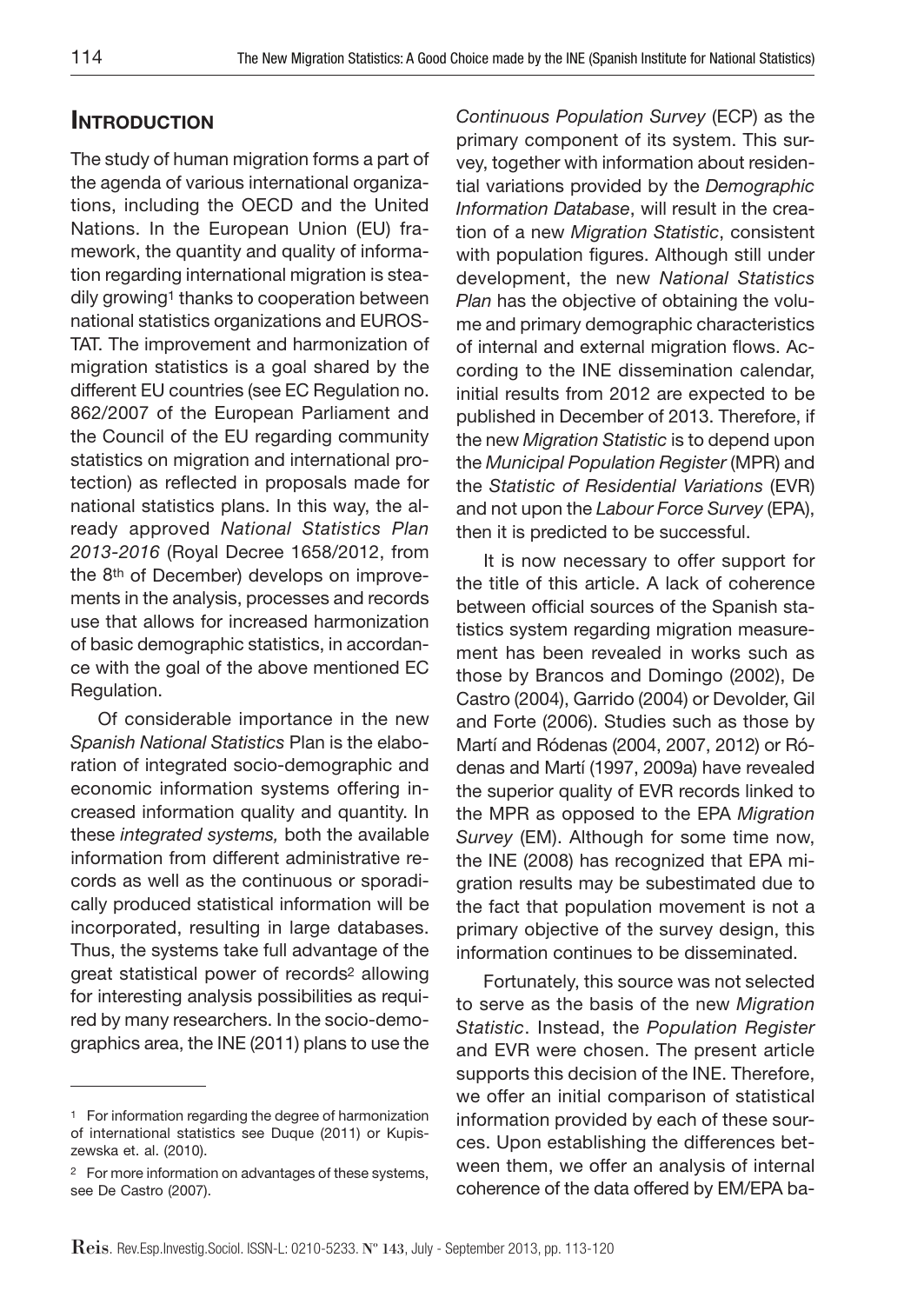sed on the possibility of obtaining up to three different simultaneous estimates of foreign immigrant flow, based on this survey. Finally, the main conclusions are made and a bibliography is presented.

#### **Comparison of net international foreign immigrant flow according to the EVR and the EM**

It is well known that the EVR's registration nature offers individual entries and removals produced in the municipal register over time, based on changes made in habitual residential municipality. The EM, on the other hand, measures migration based on the EPA questions asked of surveyed individuals regarding their place of residence from the previous year3. That is, while the EVR measures all registered annual movement, the EM measures only one (from the previous year) of all of the possible movements made by the surveyed individuals. Focusing on international migration, it is not likely that in the period of one year, multiple entrance and exits are made by the same individual with their consequential registry in the MPR. Therefore, although these two sources do not measure movement in precisely the same manner, a high degree of concurrence in their international estimates may be expected.

We compare international immigration flow as offered by the EVR and the EPA. In graph 1, the net entrance result for variation in residence of foreign non-nationals is collected for the "*EVR (Balance)"* series after deducting their removals for exit to a foreign country. The graph also shows the "*EPA (EM)"* series consisting of annual estimate of the quarterly average of foreign immigrants living outside of Spain "one year ago".

Graph 1 the reveals that the already known problem of the *EPA (EM)* underestimation persists4. Even in 2006, with an increased number of exits due to the inclusion of removals by expiration<sup>5</sup> of non-community foreigners without permanent resident authorization, the estimates did not near those of the EVR. Only in 2009, with the decreased flow of international entrance due to the economic recession, was a certain degree of similitary attained.

#### **Internal coherence of the EPA in measuring international migration flow of foreigners**

If the EM underestimates, and often in a considerable manner, the mobility phenomenon as compared to the EVR, the surprising fact is that it also do so with respect to other possible immigration estimates of the very the EPA on which it depends. In other words, there is no internal coherence between the possible simultaneous estimates of international foreign immigrant flow by the EPA (see graph 2).

<sup>3</sup> Specifically, the questionsare *"What was your municipality of residence exactly one year ago?*" and, if case, *"Where did you resided?"*.

<sup>4</sup> The EM was implemented in 1980. Since then methodological modifications have been incorporated that have not always allowed for improvement in its estimates, as occurred from 1987 to 1998 when migration information was only collected for the second quarter of each year for the entire sample and immigration values were underestimated. However, since 1999 (when all homes began to be interviewed in an initial interview of the four quarters of the year) and, in particular, since 2005 (when all homes were interviewed over the four quarters) the ability of the EM to measure immigrant rates appeared to improve slightly. However, as of 2011 the EM is no longer used as an independent statistic, becoming integrated as a variable of the EPA.

<sup>5</sup> As a result of legislative modifications introduced by the Organic Law 14/2003 regarding Foreign Aliens, establishing that non-community foreigners without permanent residence authorization (ENCSARP) are obligated to renew their registration in the MPRevery two years. In the case of not completing this renovation the town hall should declare said registration expired. In this type of removal, it is unknown if exit is made out of the country and if so, the actual date of said exit, to which the expiration of the registration is attributed.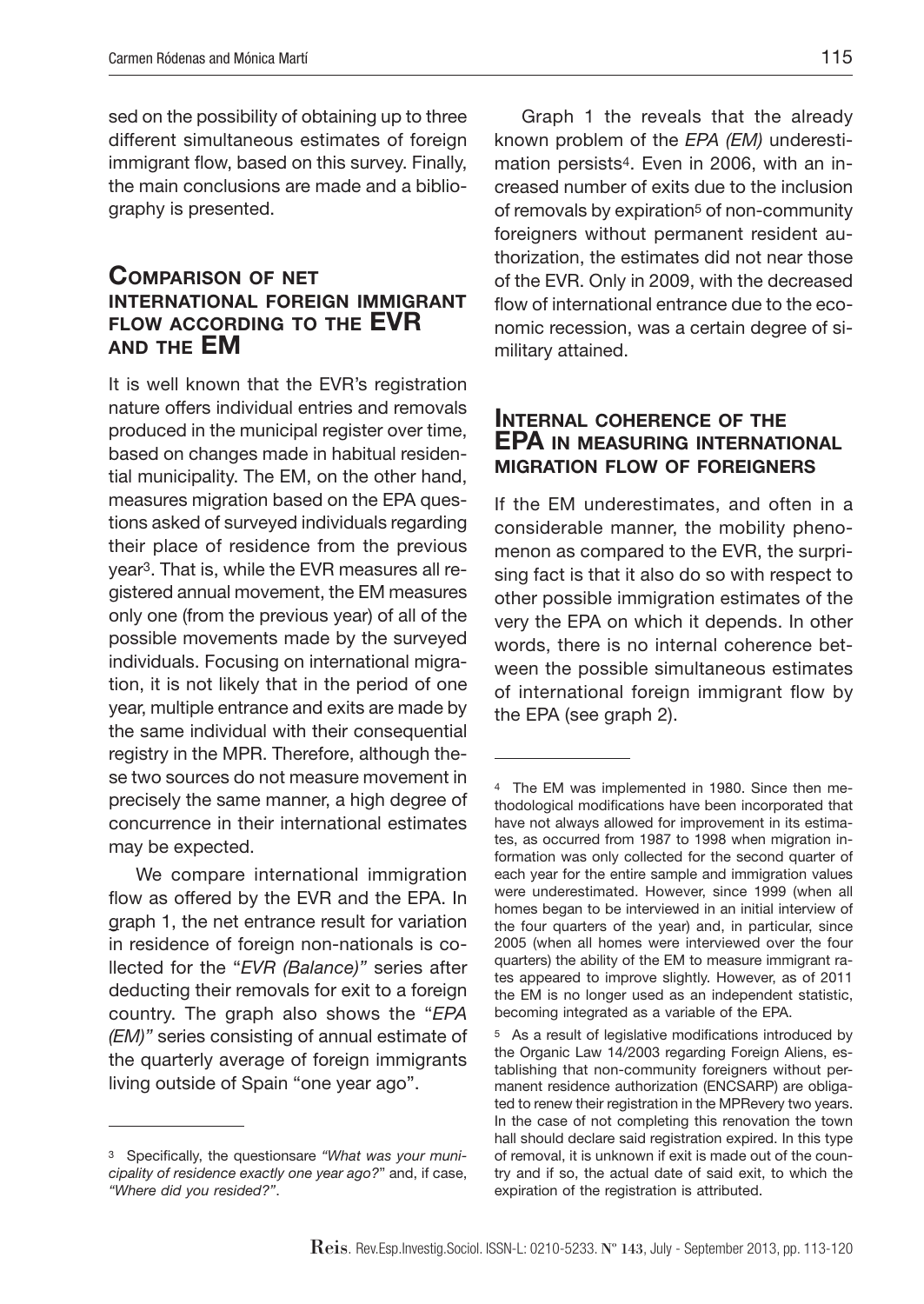

**Graph 1.** *Non-national foreign immigrant flows (2000-2011)* 

*Source:* INE (*EM* and *EVR Micro data*) and author's own calculations.

Along with the *EPA (EM)*, this graph shows two other series: the so-called *EPA* (*Flow*) and the *EPA (*▲ *Inter-annual).* The former was developed based on a question asked in the EPA to all foreigners surveyed regarding the year of their arrival in Spain. From this information, the variable number of years (or months if they arrived within the current year) of residence in Spain is generated. Thus, if we select, in the fourth quarters of each year, those foreigners who claim to be in Spain for a period of less than 12 months, it may be considered that they are those who arrived over the year in question. However, as the EPA also questions foreigners born in Spain regarding their time of residence in the country and it is possible that those responding that they have been in Spain since birth, they have been eliminated from the EPA 4th quarter micro-data. This information is collected in graph 2 in the *EPA (Flow)* series.

The second series is derived from that which is known in demographics as the *compensatory equation*, which assures that the difference between two population *stocks* tracks the flows. In our case, the difference in the number of non-national immigrants born and comming from other countries, as estimated by the EPA in the 4th quarter for each year should directly provide us with the net annual entrance flow. This series is referred to as the *EPA (*▲ *Inter-annual)* in graph 2.

Again, it is expected *a priori* that the flow series resulting from the EPA, although not exact, will be reasonably similar. And given that the *EPA (EM)* includes *all non-nationals independent of their place of birth* and that in the *EPA* database from the 4th quarter [*EPA (Flow) and the EPA (*▲ *Inter-annual) series*] those *foreigners born outside of Spain* are selectively chosen, the first should be found to be somewhat greater than the other two.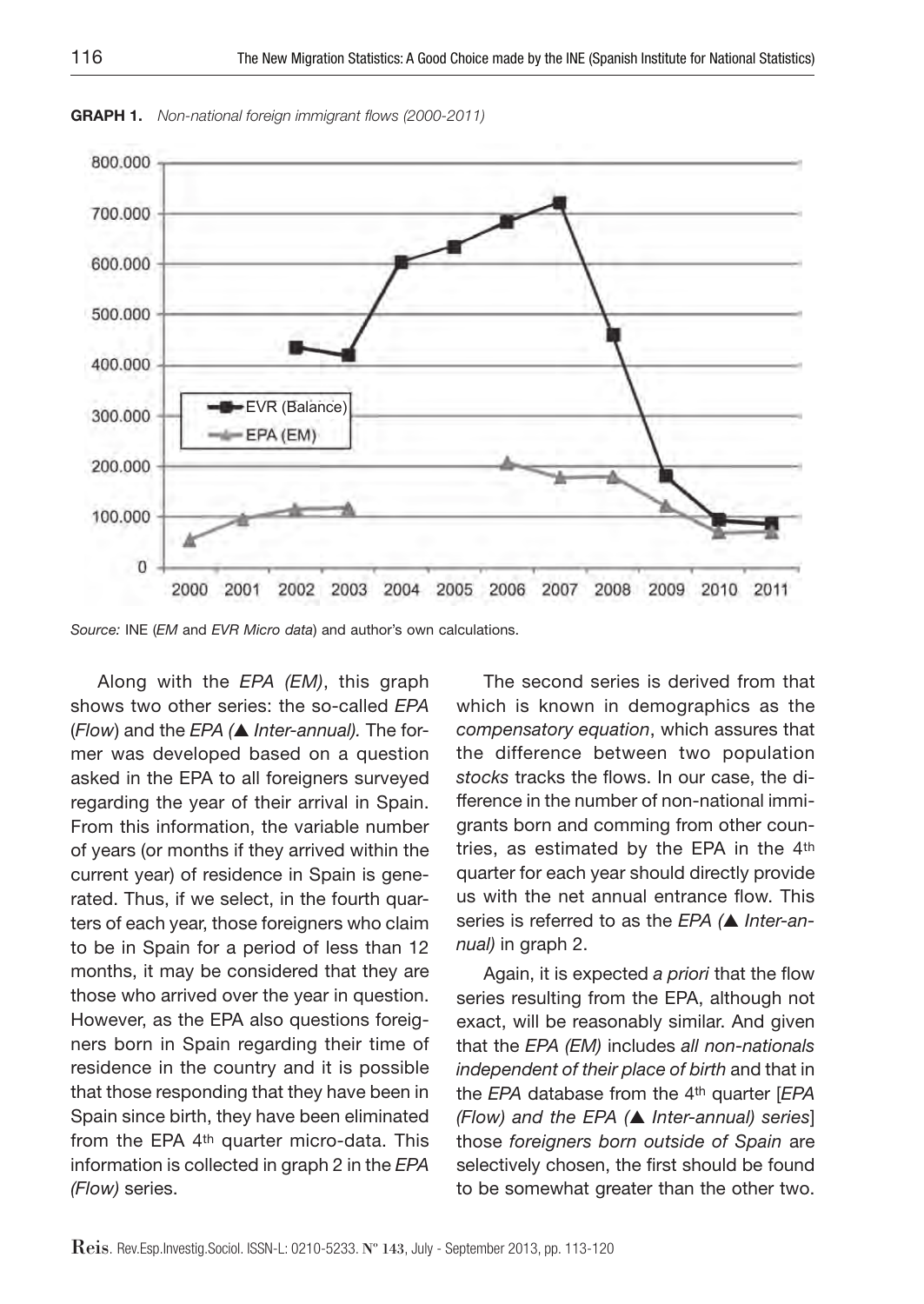

**Graph 2:** *EPA Non-national foreign immigrant international flows (2000-2012)*

*Source:* INE (*EM* and *EVR Micro data*) and author's own calculations.

However, graph 2 reveals that the opposite occurs: the number of foreign immigrants born outside of Spain as estimated from the question regarding their year of arrival or from the *compensatory equation* is greater than that estimated from the direct question regarding prior residence, whether or not they are foreigners born in Spain. In reality, the three series differ remarkably, in both the levels and the trends that they define6.

The fact that the EPA allows for estimation of three very different series of international immigration flows is not particularly reassuring. Even less so when the impact of the EPA sample design on immigrant estimation is observed over time. This is the result

of the EPA sample rotation system, which increases the probability of inclusion of arrivals over a determined year as it passes, and focusing on the fact that an ever-higher estimate may be obtained for entrance flow for a set year when conducting successive surveys. Obviously, this goes against the demographic prediction that would suggest that it is normal to "lose" immigrants with the passage of time due to returns, naturalizations or simply due to death.

Graph 3 shows how decreases the volume of foreign immigrants born outside of Spain arrived in a specific year; as the EPA reference year advances. In this way, for example, entries from the year 2000 as estimated by the EPA 4th Q-2000 totalled 178,871 foreigners, while six years later that amount had multiplied to 498,744, based on the EPA 4th Q-2006. Despite the economic recession, which surely resulted in an increased number of exits, over the fourth quarter of 2012 there was an increase of over one third over the

<sup>6</sup> It may be argued that in the EM, the time reference for the information lies somewhere between the actual year and the previous year. However, the lack of coherence also affects the *EPA (Flow)* and EPA (▲ *Inter-annual)* series, as the time reference is exactly the same (the natural year).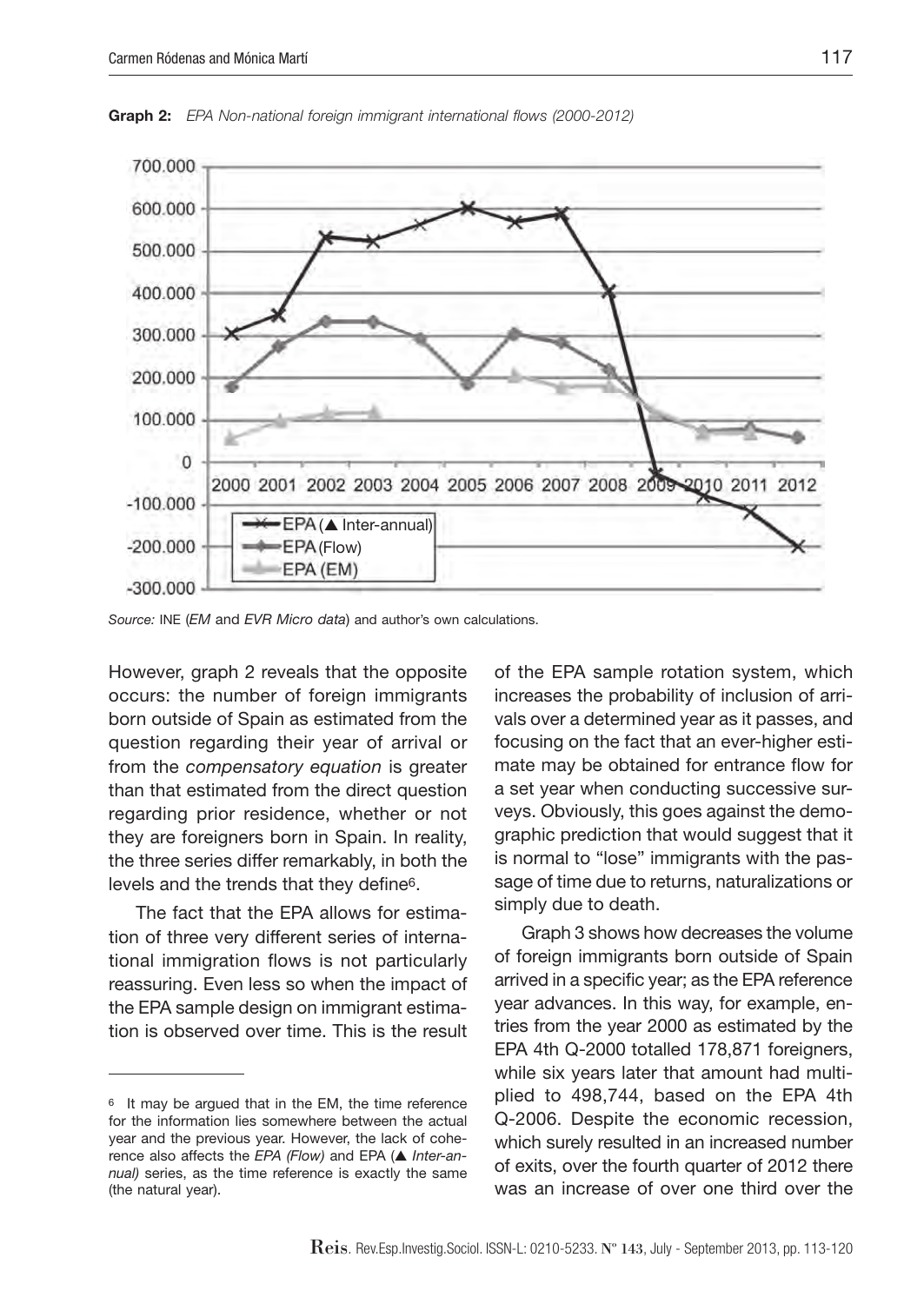**GrAPH 3.** *Foreign international immigrants by year of arrival as estimated from the 4th quarter of successive EPA's (2000-2012)*

![](_page_5_Figure_2.jpeg)

*Source:* INE (*4th quarter EPA Micro data)* and author's own calcutations.

number of immigrants recorded in the fourth quarter of 2011 claiming to have arrived over the course of the same year: some 81,581 as compared to 109,525 immigrants.

In general, the EPA estimates of foreign cohorts entering Spain between the years 2000 and 2005 increased until 2008 at which point the estimates began to decrease. This decrease- understandable from a demographic point of view- has been accentuated due to the economic crisis that has encouraged the exit of foreigners. However, this decreasing trend is not found for cohorts entering in 2006 or the following year. For these, it has been found that the estimates began to increase and then stabilized. A hasty analysis might conclude therefore that the current economic recession has not had an impact on the attractiveness of our country as an international immigration destination when in fact there is nothing further from the reality.

This result is the fruit of the bias of the EPA underestimation of recently arriving immigrant coverage and occurs for two reasons. On the one hand, it is due to the lack of the EPA sampling framework coverage for recently arriving immigrants, and on the other hand, it is due to the rotation sampling system used by the EPA. These two reasons explain the increase, over time, of the sampling fractionable to respond be arrived in a determined year prior to the current one.

As indicated by Martí and Ródenas (2012), a certain amount of time must pass prior to the arrival of an immigrant and their inclusion in the EPA sampling framework. Therefore, it is inevitable that recently arriving immigrants will have a lower probability of forming part of the sample framework. In addition, and given the rotation sampling system, the characteristic of the recent arrival can only be found between the people which have just (or very recently) join the sample. For example, taking the current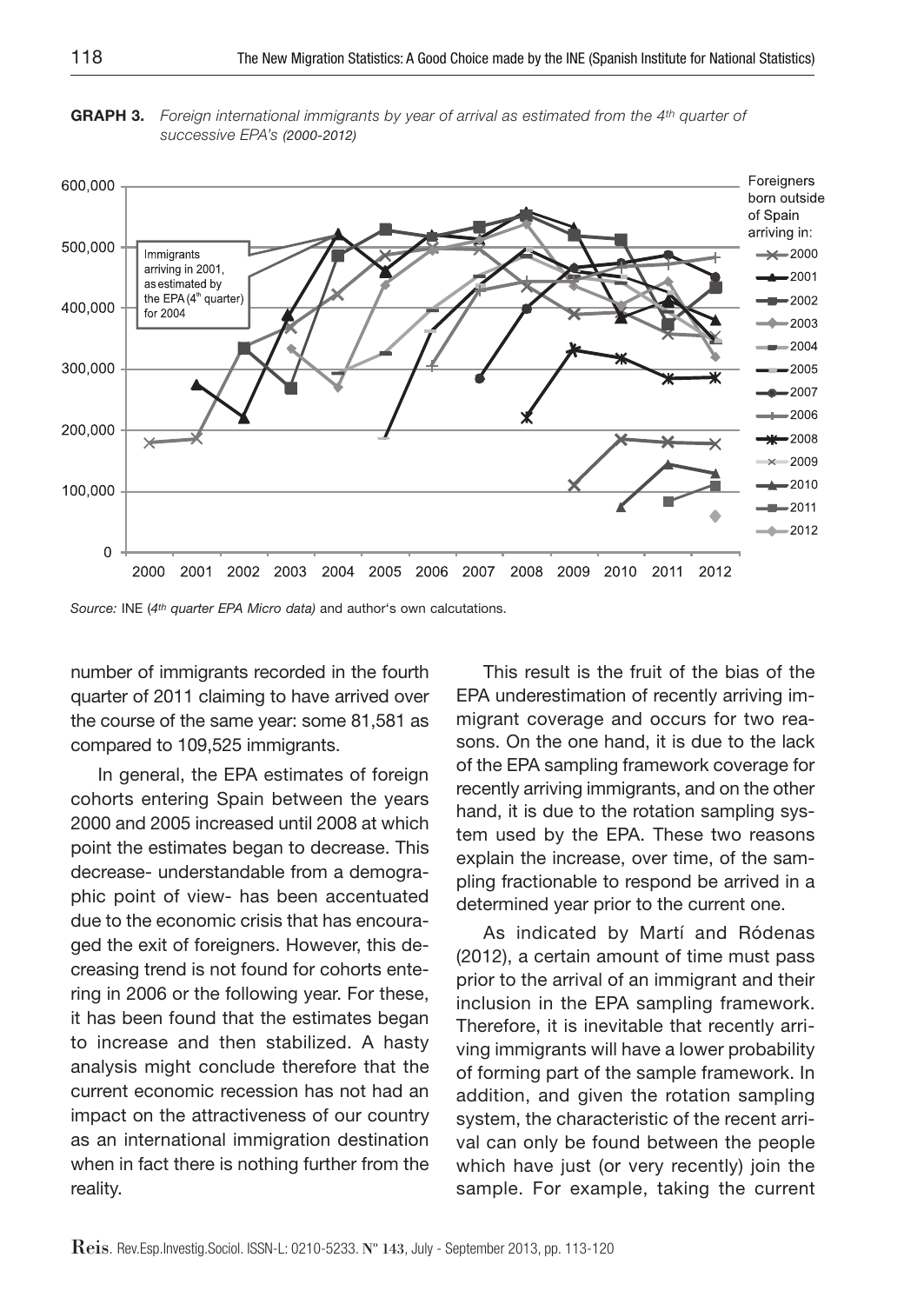year N, the probability of obtaining N as year of entry is subject to the individual rotation turn in a manner which decreases as the number of quarterly interviews to which they are subjected increases, until reaching the value of zero for those in their fifth or sixth interview in the 4th quarter of year N. For this, the growth displayed by the entering cohorts is the positive effect of the progressive reduction of the EPA bias that still comfortably predominates over the negative impact of the crisis, which has undoubtedly had repercuted —and more, if possible— on this cohort of recently arriving foreigners7.

## **Conclusions**

Based on what has been found to date, it may be clearly deduced that the EPA not only has difficulties in measuring mobility but also, that there is a lack of internal and timming coherence. Only for this reason, the INE's selection of the EVR as its base source for the new *Migration Statistic* is well motivated. But that is not all. Although the register nature of the EVR does not allow for an internal analysis of coherence like that which we have conducted for the EPA, there are at least two reasons as to why its use should be supported. On the one hand, the suspicion of false registrations in the MPR (and, therefore, false migrations in the EVR) due to its being an administrative register in which registration offers certain legal rights linked to residence, is mitigated by the results of some studies. For example, Ródenas and Martí (2009b) estimated that the "false" family migrations possibly linked to primary school enrolement, do not account for even 1.5% of register variations, and further, is more often committed by Spanish citizens than by foreigners.

On the other hand, it has been recently revealed that the difference between the *2012* MPR (from the 1st of January) and the last *Population Census of 2011* (from the 1st of November) in the number of foreigners residing in Spain is slightly over 450,000 individuals. This offers validation of the quality of register information and of the EVR for various reasons. First, because the distance of 8.3% in favour of the MPR is not excessively high given that we know that the future MPR's will discount the removals by expiration occurring over the years 2010 and 2011, that are not incorporated into the 2012 MPR data. In average, over recent years, the volume has been approximately 150,000 annually; therefore, we know that some 300,000 additional registers of this difference between the *Population Register* and the *Census* should be deducted. And, secondly but not less important, the major differences between the MPR and the *Census of 2011* are not found for nationalities of the recent immigration wave (Romanians, Moroccans, Ecuadorians and Colombians), but rather, for nationals of Germany, the U.K. and France, where the *Population Register* overestimates by some 20% the resident population in Spain as compared to that of the *Census*.

And, finally, there are the additional guarantees that may be relied upon if, as the INE (2011) has indicated, verification of the EVR information is to be made with the help of other administrative records such as the vital statistics, the Social Security database, the Tax Agency, and the Ministry of the Interior records, the Titles Registry of the Education Ministry or even those records of public workers (MUFACE). Based on this and that which was previously discussed, we feel that the title of this methodological article is justified and, as stated at the onset, we could not be more in agreement with the decision of the INE to use the EVR as its source for the future *Migration Statistic*.

<sup>7</sup> This effect also explains the difference in level and trend between the *"EPA (*▲ *Inter-annual)"* series and the other two EPA series, as the inter-annual increase includes not only part of the current year's entrance flow, but also those immigrant cohorts that arrived over previous years.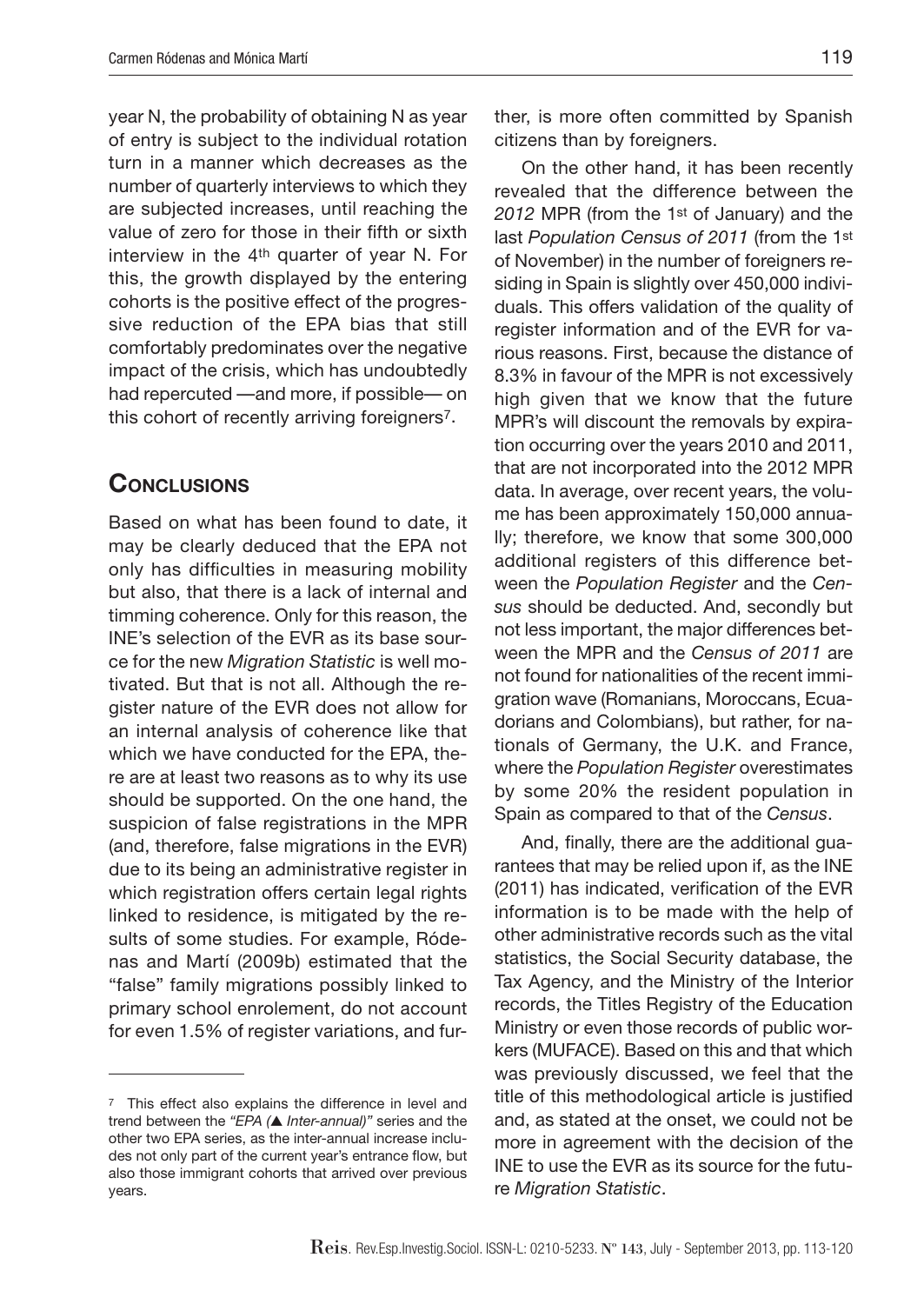# **References**

- Brancos, Inés and Andreu Domingo (2002). "Entre en flujo y el stock. El análisis demográfico de los migraciones internacionales y de la población de nacionalidad extranjera en España". In: F. Checa, *Las Migraciones a debate: de las teorías a las prácticas sociales*, Barcelona: Icaria.
- Castro, Miguel Ángel de (2004). "Fuentes estadísticas sobre la inmigración". *Economistas*, 99: 128-145.
- (2007): "Estudio demográfico longitudinal". In: Carmen Marcos García (coord.), *El papel de los registros administrativos en el análisis social y económico y el desarrollo del sistema estadístico*, Madrid: Ministerio de Hacienda, Instituto de Estudios Fiscales.
- Devolder, Daniel; Fernando Gil and Pere Forte (2006). "Estimación del grado de error en el registro de la población extranjera en España: Un enfoque comparativo". *Papers de Demografía*, 309, Centre d'Estudis Demogràfics.
- Duque, Ignacio (2011). "Anomalías y mejoras en las estadísticas de migración internacional durante las últimas décadas". *Revista Internacional de Sociología*, Monográfico 1: «La inmigración en España: perspectivas innovadoras»:45-78.
- Garrido, Luis (2004). "Para cuantificar a los extranjeros". *Economistas*, 99: 28-37.
- Kupiszewska, Dorota *et al*. (2010). *Possibilities and limitations of comparative quantitative research*

**RECEPTION:** 25/10/2011 **ACCEPTANCE:** 08/02/2013 *on international migration flows*, PROMINSTAT Working Paper 04.

- INE (2008). *Encuesta de migraciones. Metodología* (online). http://www.ine.es/daco/daco42/migracion/migra08.pdf. Accessed October 10, 2011.
- (2011). *Proyecto de los Censos Demográficos 2011* (online). http://www.ine.es/censos2011/ censos2011\_proyecto.pdf. Accessed October 10, 2011.
- Martí, Mónica and Carmen Ródenas (2004). "Migrantes y migraciones: de nuevo la divergencia en las fuentes estadísticas". *Estadística Española*, 156: 293-321.
- and Carmen Ródenas (2007). "Migration Estimation based on the Labour Force Survey: An EU-15 Perspective". *International Migration Review*, 41(1): 101-126.
- and Carmen Ródenas (2012). "Measuring international migration through sample surveys: some lessons from the Spanish case". *Population-E,*  67(3).
- Ródenas, Carmen and Mónica Martí (1997). "¿Son bajos los flujos migratorios en España?". *Revista de Economía Aplicada*, 15: 155-171.
- and Mónica Martí (2009a). "¿Son fiables los datos de migraciones del Censo de 2001?". *Revista de Economía Aplicada*, 17(50): 97-118.
- and Mónica Martí (2009b). "Estimating False Migrations in Spain". *Population-E*, 64(2): 361-376.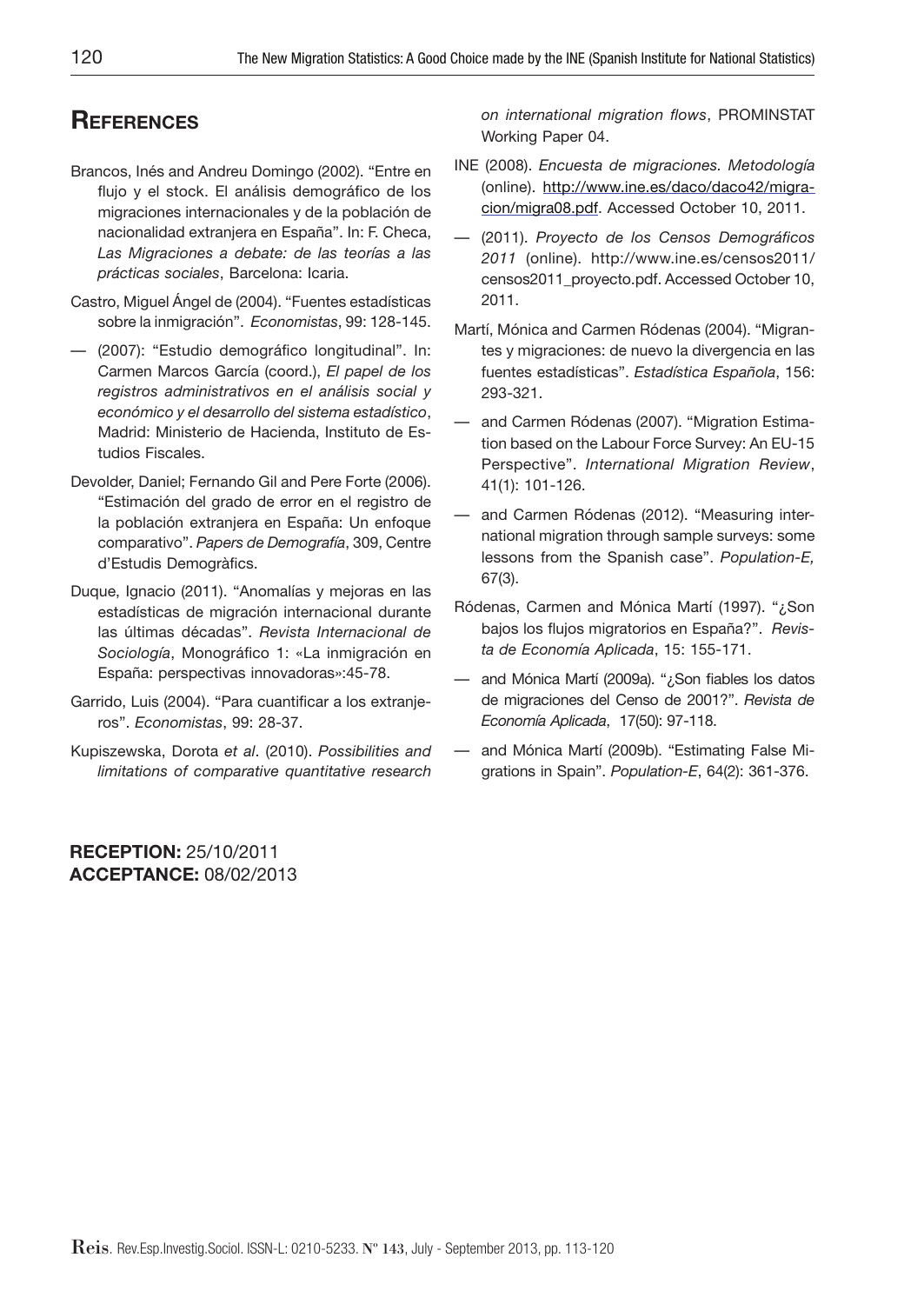# La nueva Estadística de Migraciones: una buena elección por parte del INE

*The New Migration Statistics: A Good Choice Made by the INE (Spanish Institute for National Statistics)*

#### **Carmen Ródenas y Mónica Martí**

### **Palabras clave**

Población migrante • Patrones migratorios • Trabajadores migrantes • Encuestas • Diseño de la investigación • Error de medida • Muestras

## **Key words**

- Migrant Population • Migration Patterns • Migrant Workers • Surveys • Research Design • Error of
- Measurement
- Sampling

#### **Resumen**

El Instituto Nacional de Estadística ha decidido elaborar una nueva Estadística de Migraciones utilizando como base la Estadística de Variaciones Residenciales. En este artículo se aportan algunos argumentos que apoyan esta decisión, ante la persistente falta de coherencia entre las fuentes del sistema estadístico español para captar la movilidad. En particular, se profundiza en los problemas de subestimación e inconsistencia interna de la Encuesta de Población Activa para medir la inmigración, a la vista de las diferencias entre las tres series de flujos de inmigración internacional que es posible estimar a partir de la misma.

## **Abstract**

The Spanish Institute for National Statistics (INE) has decided to create new Migration Statistics (Estadística de Migraciones) based upon Residential Variation Statistics (Estadística de Variaciones Residenciales). This article presents arguments to support this decision, in view of the continued lack of consistency found among the sources of the Spanish statistics system for measuring population mobility. Specifically, an insight is provided into the problems of underestimation and internal inconsistency in the Spanish Labour Force Survey when measuring immigration rates, based upon discrepancies identified in the three international immigration flow series produced by this survey.

# **Cómo citar**

Ródenas, Carmen y Mónica Martí (2013). «La nueva Estadística de Migraciones: una buena elección por parte del INE». *Revista Española de Investigaciones Sociológicas,* 143: 113-120. (http://dx.doi.org/10.5477/cis/reis.143.113)

La versión en inglés de este artículo puede consultarse en http://reis.cis.es y http://reis.metapress.com

**Carmen Ródenas:** Universidad de Alicante | crodenas@ua.es **Mónica Martí:** Universidad de Alicante | mmarti@ua.es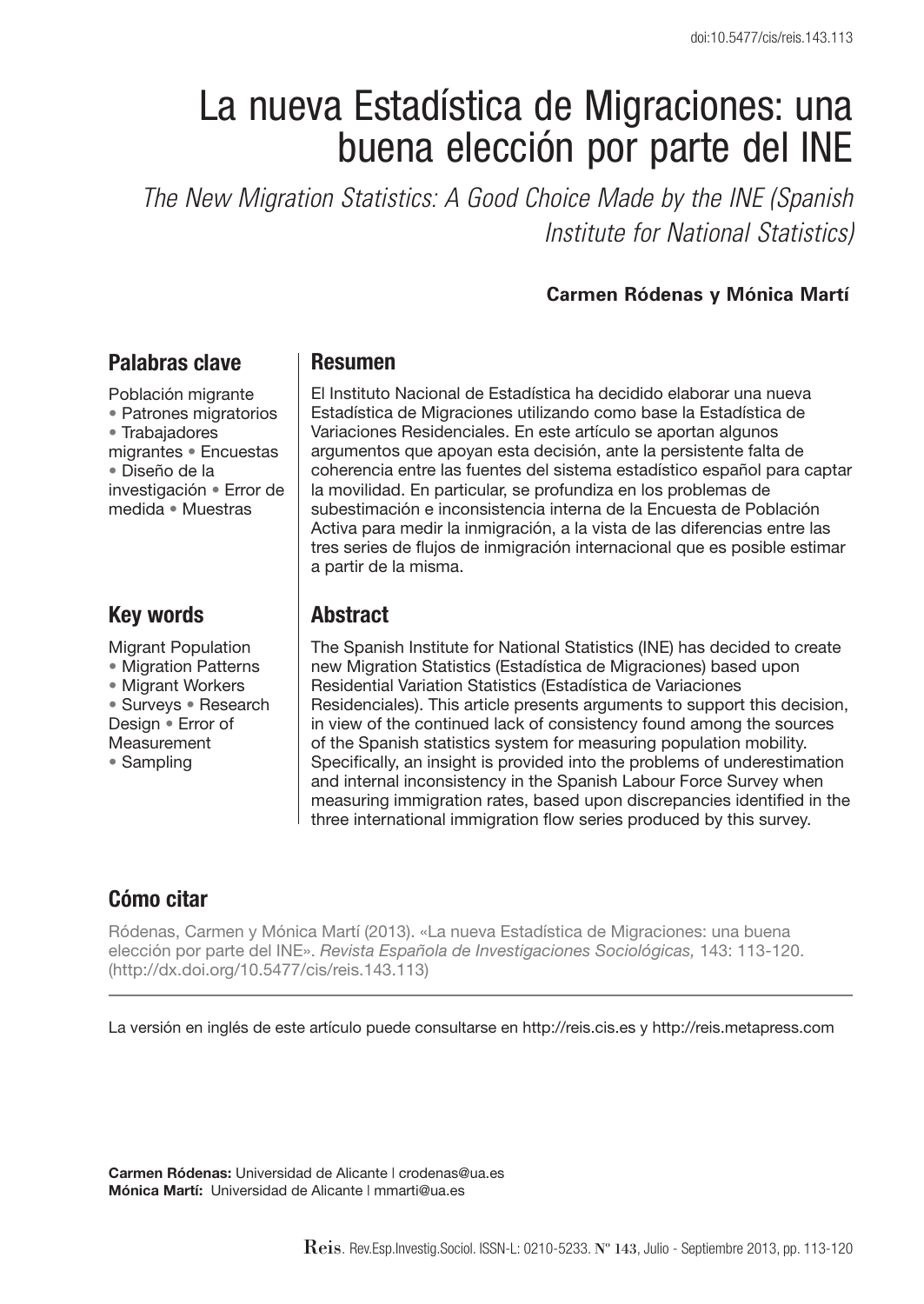# **INTRODUCCIÓN**

El estudio de la movilidad humana forma parte de la agenda de muchas instituciones internacionales, como la OCDE o Naciones Unidas. En el marco de la Unión Europea (UE), la cantidad y la calidad de la información sobre las migraciones internacionales está creciendo progresivamente<sup>1</sup> gracias a la cooperación que los organismos estadísticos nacionales mantienen con el Eurostat. La mejora y armonización de las estadísticas de migraciones es un objetivo compartido por los países de la UE (véase Reglamento CE 862/2007 del Parlamento Europeo y del Consejo de la UE sobre las estadísticas comunitarias en el ámbito de la migración y la protección internacional) y tiene su reflejo en las propuestas de los planes estadísticos nacionales. En este contexto, el ya aprobado Plan Estadístico Nacional 2013-2016 (Real Decreto 1658/2012, de 8 de diciembre) desarrolla las mejoras en el análisis, en los procesos y en el aprovechamiento de registros que permitirá la mayor armonización de las estadísticas demográficas básicas que persigue el Reglamento comunitario citado anteriormente.

En el nuevo Plan Estadístico Nacional cabe destacar, por su importancia y envergadura, la construcción de *sistemas integrados*  de información socio-demográfica y de información económica, que contribuirán a aumentar la calidad y cantidad de información. En dichos *sistemas integrados* se incorporará tanto la información disponible de diferentes registros administrativos como la información estadística de producción continua o esporádica, dando lugar a grandes bases de datos. Así, se aprovechará al máximo el gran potencial estadístico de los registros2

permitiendo posibilidades de análisis especialmente interesantes y demandadas por muchos investigadores. En el ámbito sociodemográfico, el INE (2011) tiene la intención de que la pieza principal del sistema sea la Encuesta Continua de Población (ECP). Esta encuesta, junto con la información de las variaciones residenciales procedente de la Base de Datos de Información Demográfica, permitirá producir una nueva Estadística de Migraciones, que será plenamente coherente con las cifras de población. Aunque esta última todavía se encuentra en proyecto, el nuevo Plan Estadístico Nacional establece que su fin es la obtención del volumen y principales características demográficas de los flujos migratorios tanto exteriores como interiores y, según el calendario de difusión del INE, se ha previsto la publicación de sus primeros resultados referidos al año 2012 en diciembre de 2013. Si la intención es, por tanto, que la nueva Estadística de Migraciones sea tributaria del Padrón y de la Estadística de Variaciones Residenciales (EVR), y no de la Encuesta de Población Activa (EPA), será un acierto.

Es el momento ahora de fundamentar la afirmación del título. La falta de coherencia entre las fuentes oficiales del sistema estadístico español en lo que se refiere a la captura de las migraciones se ha puesto en evidencia en trabajos como los de Brancos y Domingo (2002), De Castro (2004), Garrido (2004) o Devolder, Gil y Forte (2006). Y en investigaciones como las de Martí y Ródenas (2004, 2007, 2012) o, también, Ródenas y Martí (1997, 2009a) se ha demostrado la superior calidad de los registros de la EVR ligada al Padrón Continuo frente a la Encuesta de Migraciones (EM), procedente de la EPA. Sin embargo, aunque ya hace tiempo que el INE (2008) reconoce que los resultados migratorios de la EPA pueden encontrarse subestimados pues la movilidad de la población no es un objetivo prioritario en el diseño de la encuesta, continúa difundiendo esta explotación.

<sup>1</sup> Sobre el grado de armonización de las estadísticas internacionales véanse Duque (2011) o Kupiszewska *et al*. (2010).

<sup>2</sup> Para más información sobre las ventajas de estos sistemas, véase De Castro (2007).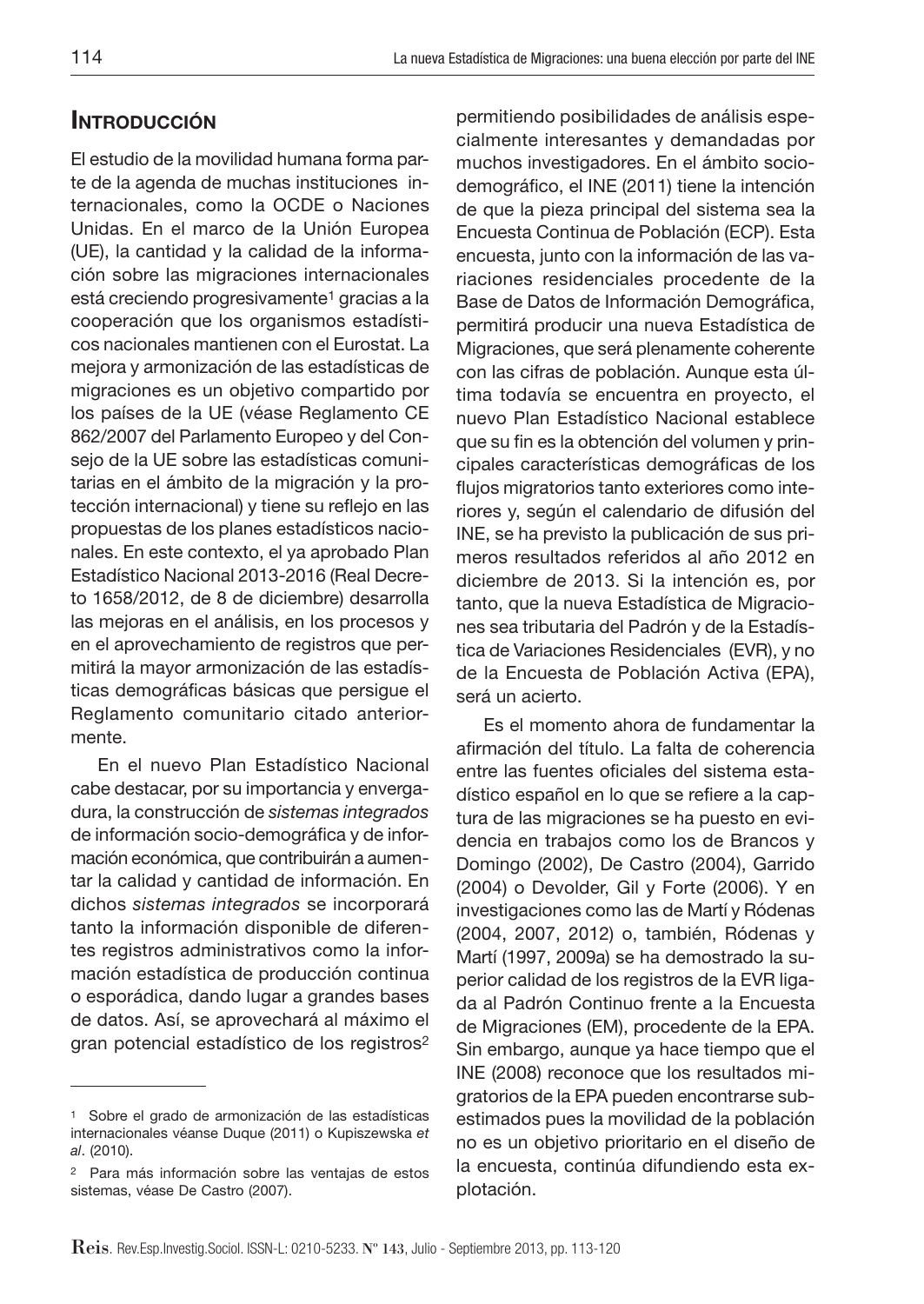Afortunadamente, no ha sido esta fuente la elegida como base para la nueva Estadística de Migraciones, sino el Padrón y la EVR. En este trabajo pretendemos apoyar la decisión del INE. Para ello planteamos, en primer lugar, la comparación de la información estadística de cada una de estas fuentes. Una vez establecidas las diferencias entre ambas, aportamos un análisis de la coherencia interna de los datos procedentes de la EPA basándonos en la posibilidad de obtener hasta tres estimaciones simultáneas del flujo de inmigrantes extranjeros procedentes del exterior a partir de esta encuesta. El trabajo se cierra con las principales conclusiones y la bibliografía.

#### **Comparación del flujo neto internacional de inmigrantes extranjeros según la EVR y la EM**

Es bien conocido que la naturaleza registral de la EVR ofrece las altas y bajas individuales que se producen en los padrones municipales a lo largo del tiempo debido al cambio de municipio de residencia habitual. Por su parte, la EM computa migrantes pues la EPA interroga a sus entrevistados acerca de su lugar de residencia hace un año3. Es decir, la EVR mide todos los movimientos anuales inscritos y la EM mide uno (el de hace un año) de todos los posibles movimientos de las personas encuestadas. Centrándonos en las migraciones en el exterior, no es muy probable que a lo largo de un año se realicen múltiples movimientos de entrada y salida por parte del mismo individuo y su consiguiente registro en el Padrón. Por eso, aunque estas dos fuentes no midan la movilidad exactamente del mismo modo, lo razonable sí es esperar un grado elevado de coincidencia en sus estimaciones internacionales.

Comparemos los flujos de inmigración internacional que ofrecen la EVR y la EPA. En el gráfico 1 se recoge en la serie «EVR (Saldo)» el resultado neto de las altas por variación de residencia de no nacionales procedentes del exterior una vez descontadas sus bajas por salida al extranjero. También se muestra en el gráfico la serie «EPA (EM)», que consiste en la estimación anual de la media trimestral del número de inmigrantes extranjeros que «hace un año» residían fuera de España.

Una ojeada al gráfico 1 revela que los ya conocidos problemas de subestimación de la EPA (EM) no han desaparecido4. Ni siquiera se acerca a la EVR cuando a partir de 2006 se incrementan las salidas al incluir en esta última las bajas por caducidad<sup>5</sup> de los extranjeros no comunitarios sin autorización de residencia permanente. Solo cuando en 2009 el flujo de entradas internacionales disminuye como consecuencia de la recesión económica se produce cierto acercamiento.

<sup>3</sup> En concreto, se pregunta *¿Cuál era su municipio de residencia hace exactamente un año?,* y, en su caso *¿En qué otro lugar residía?*

<sup>4</sup> La EM se implantó en 1980. Desde entonces se han incorporado modificaciones metodológicas que no siempre han permitido mejorar sus estimaciones, como sucedió de 1987 a 1998 cuando se recogía información migratoria solo en el segundo trimestre de cada año a toda la muestra y se infraestimaba la cifra de migrantes. Sin embargo, a partir de 1999 (cuando se empieza a entrevistar a todos los hogares en primera entrevista los cuatro trimestres del año) y, sobre todo, desde 2005 (cuando se entrevista a todos los hogares los cuatro trimestres), la capacidad de la EM para captar inmigrantes parece mejorar ligeramente. No obstante, en 2011 la EM ha dejado de difundirse como estadística independiente para pasar a ser integrada como variable de la EPA.

<sup>5</sup> Como consecuencia de la modificación legislativa introducida por la LO 14/2003 de Extranjería, que establece que los extranjeros no comunitarios sin autorización de residencia permanente (ENCSARP) tienen la obligación de renovar su inscripción padronal cada dos años. En caso de no llevarse a cabo tal renovación los ayuntamientos deben declarar la caducidad de la inscripción. En este tipo de baja se desconoce si hay salida efectiva al exterior y, si la hay, cuál es la fecha real de salida, por lo que se imputa la de la caducidad de la inscripción.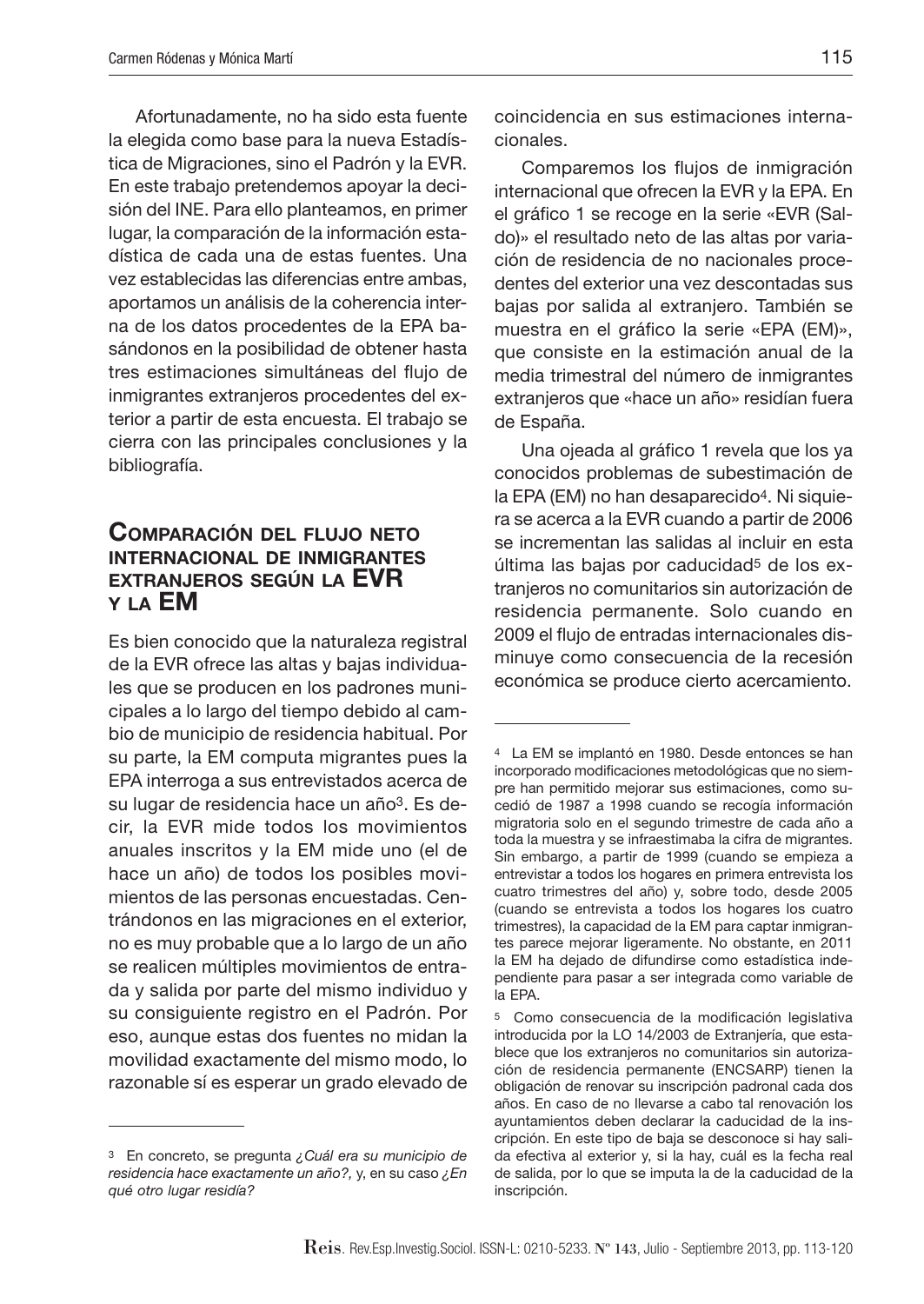![](_page_11_Figure_1.jpeg)

**GRÁFICO 1.** *Flujos de inmigrantes no nacionales procedentes del exterior (2000-2011)*

*Fuente:* INE (*EM* y *Microdatos EVR*) y elaboración propia.

#### **La coherencia interna de la EPA midiendo los flujos migratorios internacionales de extranjeros**

Si la EM infravalora —y a veces mucho— el fenómeno de la movilidad en relación con la EVR, lo sorprendente es que también lo hace respecto de otras estimaciones posibles de los inmigrantes procedentes de la propia EPA, de la que es tributaria. O, dicho de otro modo, no hay coherencia interna entre las posibles estimaciones simultáneas del flujo de inmigrantes extranjeros procedentes del exterior de la EPA (véase el gráfico 2).

Junto a la EPA (EM), en el gráfico se exhiben dos series más. La denominada EPA (Flujo) y la que llamamos EPA (▲ Interanual)*.* La primera se deriva de una pregunta que se hace en la EPA a todos los encuestados de nacionalidad extranjera acerca de su año de llegada a España. A partir de esta información se genera la variable número de años de residencia en España, o de meses si se ha llegado en el año corriente. De ese modo, si seleccionamos en los cuartos trimestres de cada año de la EPA a los extranjeros que declaran estar en España por un tiempo inferior a doce meses, se puede considerar que son los llegados a lo largo del año en cuestión. No obstante, como en la EPA a los extranjeros nacidos en España también se les interroga por el tiempo de residencia en España, dado que cabe la posibilidad de que alguien responda que está en España desde su nacimiento, se han eliminado de los microdatos de la EPA 4º trimestre a los extranjeros que figuran como nacidos en España. Esta información es la que se recoge en el gráfico 2 con la serie EPA (Flujo).

La segunda serie procede de la conocida en demografía como *ecuación compensadora*, que nos asegura que la diferencia entre dos stocks de población recoge los flujos. En nuestro caso, la diferencia en el número de inmigrantes no nacionales nacidos y procedentes del extranjero estimados por la EPA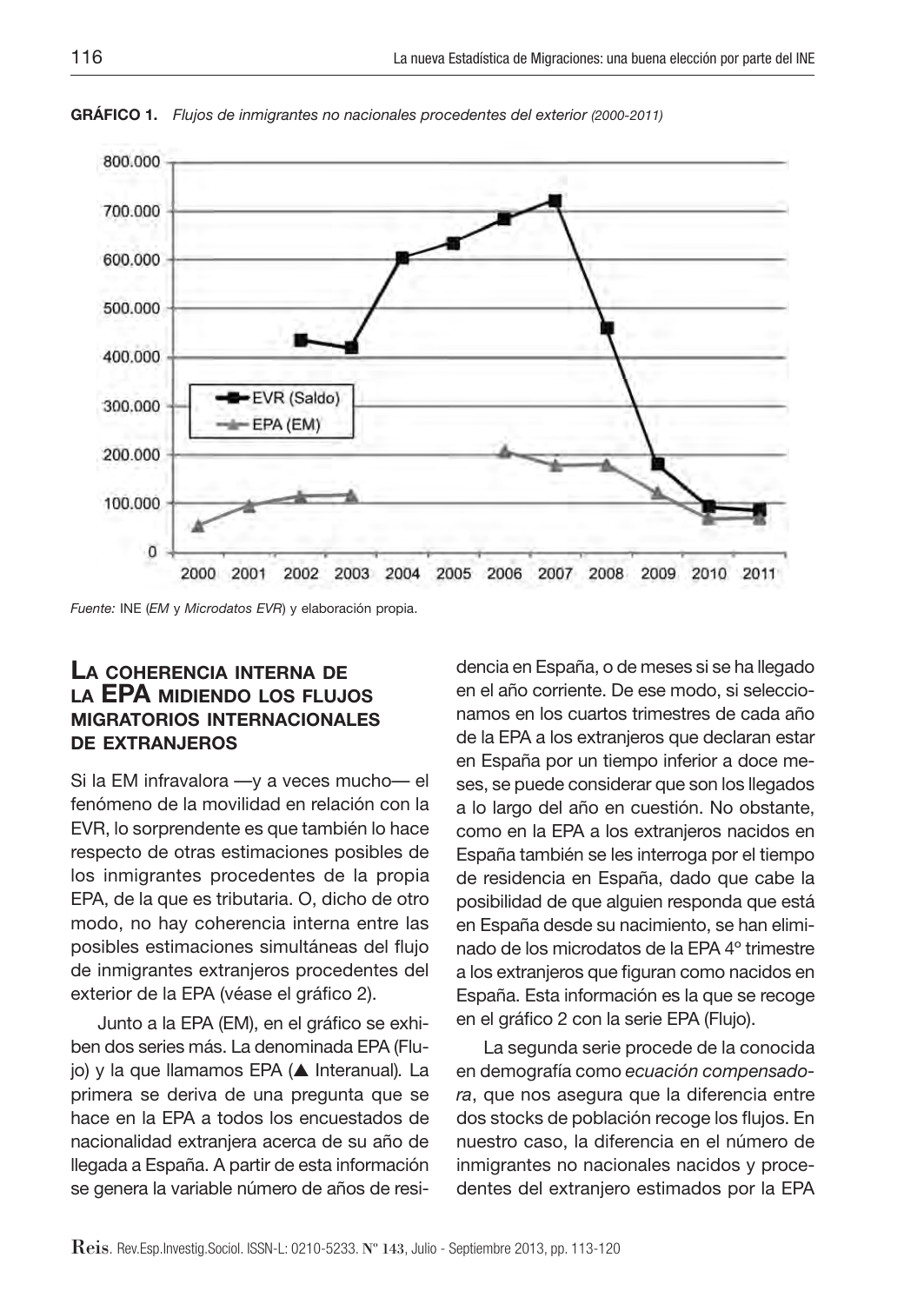![](_page_12_Figure_1.jpeg)

**GRÁFICO 2.** *Flujos de inmigrantes no nacionales procedentes del exterior, EPA (2000-2012)*

*Fuente:* INE (*EM* y *Microdatos EPA 4º trimestre*) y elaboración propia.

en el 4º trimestre de cada año nos debería dar directamente el flujo neto de entradas anuales. Esta es la serie que denominamos EPA (▲ Interanual) en el gráfico 2.

Al igual que antes, lo esperado *a priori* sería que, al menos, las series de flujos procedentes de la EPA mostraran un razonable parecido aunque no fueran exactas. Y que dado que en la EPA (EM) se contempla a *todos los no nacionales independientemente del lugar de su nacimiento* y en los datos para los 4º trimestres de la EPA [series EPA (Flujo) y EPA (▲ Interanual)] se selecciona exclusivamente a *los extranjeros nacidos fuera de España*, la primera debería encontrarse algo por encima de las otras dos. Sin embargo, en el gráfico 2 vemos que sucede lo contrario: los inmigrantes extranjeros no nacidos en España estimados a través de la pregunta del año de llegada o a través de la *ecuación compensadora* son más que los estimados a través de la pregunta directa acerca de la residencia anterior, sean o no estos extranjeros nacidos en España. En realidad, las tres series difieren sensiblemente, tanto en los niveles en los que se mueven como en las tendencias que definen6.

El que mediante la EPA podamos estimar tres series de flujos de inmigración internacional tan diferentes no es muy tranquilizador. Y lo es menos todavía cuando se observa el impacto del diseño muestral de la EPA sobre la estimación de los inmigrantes a medida que pasa el tiempo. Este efecto es fruto del sistema de turnos de rotación de la muestra EPA, que aumenta la probabilidad de captar las llegadas a lo largo de un año determinado a medida que nos alejamos de él, y consiste en que se puede llegar a obte-

<sup>6</sup> Podría argumentarse que en la EM la referencia temporal de su información se encuentra a caballo entre el año actual y el anterior. Pero la falta de semejanza también afecta a las series EPA (Flujo) y EPA (▲ Interanual), en las que la referencia temporal es exactamente la misma (el año natural).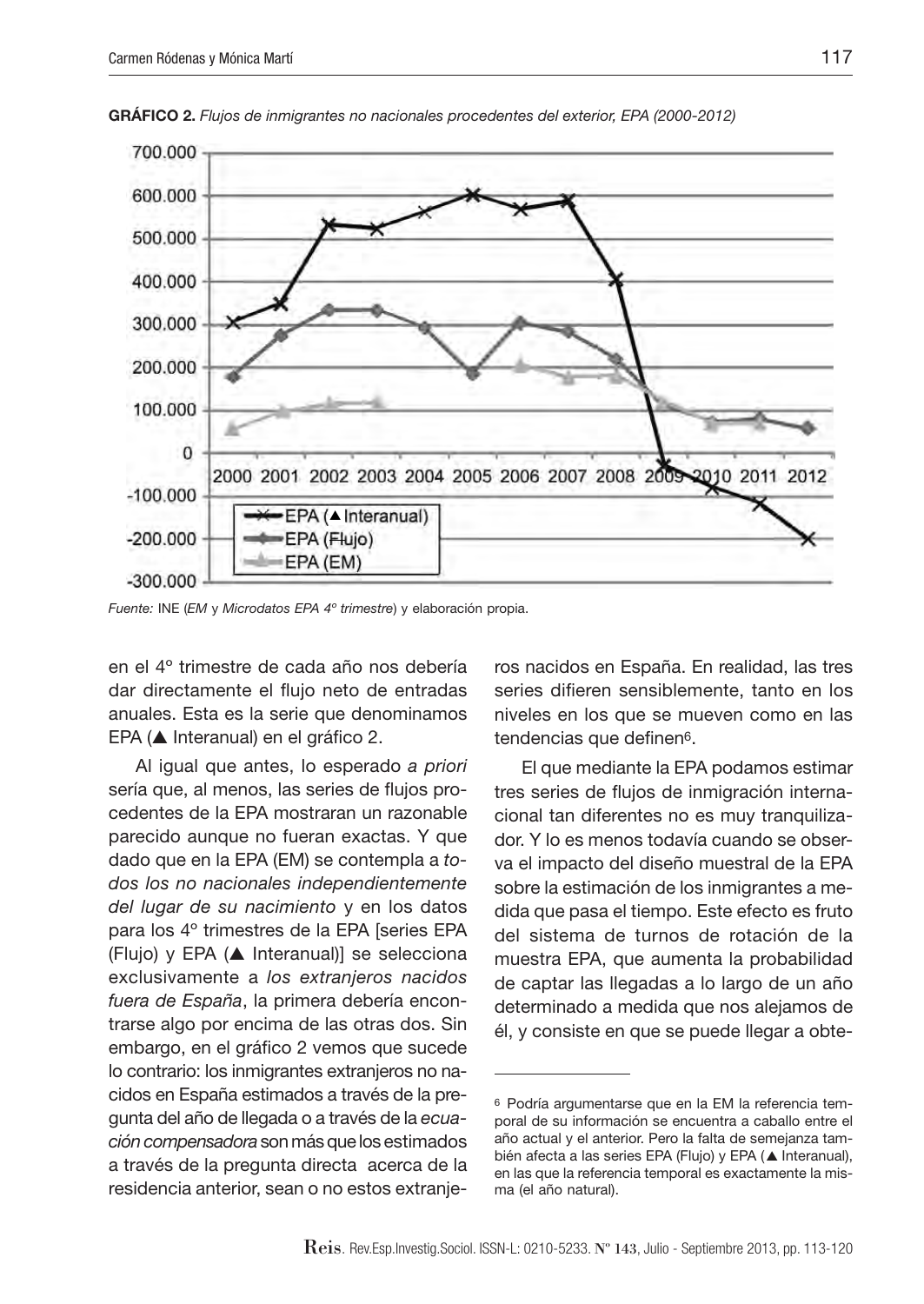**GRÁFICO 3.** *Inmigrantes extranjeros procedentes del exterior por año de llegada estimados a partir de los 4º trimestres de sucesivas EPA-s (2000-2012)*

![](_page_13_Figure_2.jpeg)

*Fuente:* INE (*Microdatos EPA 4º trimestre)* y elaboración propia.

ner una estimación cada vez mayor del flujo de entrada en un año fijo según se vayan realizando sucesivas encuestas. Obviamente, eso es algo que está en contra de la predicción demográfica que indicaría que lo normal es «perder» inmigrantes con el paso del tiempo por los retornos, por las naturalizaciones o, simplemente, porque fallecen.

En el gráfico 3 podemos ver cómo crece el volumen de inmigrantes extranjeros no nacidos en España de la cohorte de llegadas en un año concreto a medida que avanza el año de referencia de la EPA. Así, por ejemplo, las entradas producidas en el año 2000 que la EPA 4ºt-2000 estima que son 178.871 extranjeros, seis años más tarde se multiplican hasta 498.744, según la EPA 4ºt-2006. Así, también, a pesar de la recesión económica que necesariamente ha tenido que intensificar las salidas, en el cuarto trimestre del año 2012 aumenta en más de un tercio el número de inmigrantes que se captaron en el cuarto trimestre del año 2011 que declaraban haber llegado a lo largo de ese mismo año, 81.581 frente a 109.525 inmigrantes.

En general, las estimaciones de la EPA de las cohortes de extranjeros con entrada en España entre el año 2000 y 2005 son crecientes hasta 2008 para empezar a decrecer desde entonces. Esta disminución —lo razonable desde el punto de vista demográfico—, además, se ha visto acentuada por la crisis económica que ha alentado las salidas de extranjeros. Sin embargo, esta tendencia decreciente no aparece para las cohortes con entrada en 2006 o en un año posterior. Para estas, puede apreciarse que las estimaciones crecen inicialmente y luego se estabilizan. Un análisis apresurado podría concluir señalando que la actual recesión económica no tiene impacto sobre el atractivo de nuestro país como destino de la inmigración internacional. Nada más lejos de la realidad.

Este resultado es fruto del sesgo de subestimación de la EPA en la cobertura de los inmigrantes recién llegados, y se produce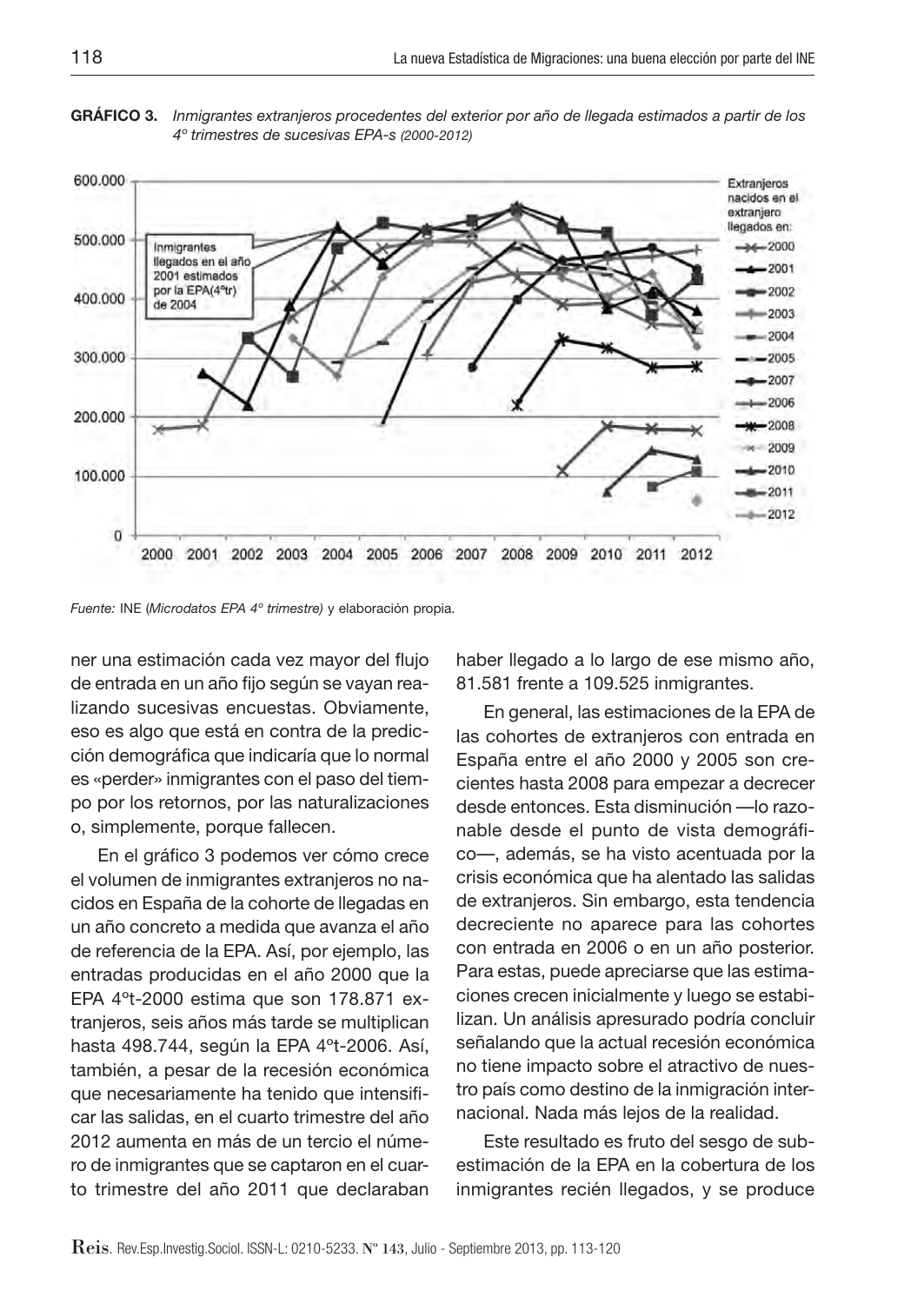por dos razones. Por un lado, por la falta de cobertura del marco de muestreo de la EPA para los inmigrantes recién llegados y, por otro, por el sistema de rotación muestral de la EPA. Estos dos son los motivos que explican que a medida que avanza el tiempo crezca la fracción muestral habilitada para responder que llegó en un determinado año anterior al corriente.

Como indican Martí y Ródenas (2012), se necesita que transcurra cierto tiempo entre la llegada de un inmigrante y su inclusión en el marco muestral de la EPA. En consecuencia, es inevitable que los inmigrantes recientes tengan una probabilidad menor de formar parte del marco muestral. Adicionalmente, y dado el sistema de turnos de rotación muestral, la característica de recién llegado solo se puede encontrar entre las personas que acaban de entrar (o hace poco que entraron) en la muestra. Por ejemplo, tomando el año actual N, la probabilidad de obtener N como año de entrada está sujeta al turno de rotación en el que se encuentran los individuos encuestados, de tal modo que disminuye a medida que aumenta el número de entrevistas trimestrales a las que son sometidos, hasta alcanzar el valor cero para los que se encuentran en la quinta y sexta entrevista en el 4º trimestre del año N. Por eso, el crecimiento que muestran las cohortes de entrada es el efecto positivo de la progresiva reducción del sesgo en la EPA que todavía predomina holgadamente sobre el impacto negativo de la crisis, que indudablemente ha tenido que repercutir —y más, si cabe— sobre estas cohortes de extranjeros recién afincadas7.

#### **Conclusiones**

De lo expuesto hasta ahora se deduce con rotundidad que la EPA no solo tiene problemas para captar la movilidad sino que, además, no es coherente ni internamente ni en el tiempo. Únicamente por eso, la elección de la EVR por parte del INE como fuente base de la nueva Estadística de Migraciones ya estaría bien motivada. Pero hay más. Aunque la naturaleza registral de la EVR no permite un análisis de su coherencia interna similar al que acabamos de realizar para la EPA, sí podemos aportar al menos dos razones que apoyarían su uso. Por un lado, la sospecha de que habrá falsas inscripciones en el Padrón (y, por tanto, falsas migraciones en la EVR), en tanto que se trata de un registro administrativo en el que inscribirse supone el disfrute de ciertos derechos ligados a la residencia, es mitigada por los resultados de algunos trabajos. Por ejemplo, el de Ródenas y Martí (2009b), donde se estima que las «falsas» migraciones familiares ligadas, posiblemente, a motivos de escolarización de menores no alcanzan siquiera el 1,5% de las variaciones padronales y, además, se realizan preferentemente por ciudadanos españoles y no extranjeros.

Por otro lado, se ha sabido recientemente que la diferencia entre el Padrón de 2012 (a 1 de enero) y el último Censo de Población de 2011 (a 1 de noviembre) en el número de extranjeros que residen en España es de poco más de 450.000 personas. Esto supone una validación de la calidad de la información padronal y de la de EVR por varios motivos. En primer lugar, porque una distancia de un 8,3% a favor del Padrón no es demasiado elevada ya que sabemos que en los Padrones de 2012 y de 2013 se acoplarán las bajas por caducidad causadas a lo largo de los años 2010 y 2011, no incorporadas de momento a los datos padronales de 2011. En media a lo largo de los últimos años, su volumen ha sido de unas 150.000 anuales; por tanto, sabemos que hay que descontar unos 300.000 regis-

<sup>7</sup> Este efecto es el que explicaría también la diferencia de nivel y tendencia entre la serie «EPA (▲ Interanual)» y las otras dos series EPA, en tanto que en el incremento interanual no solo se recogería parte del flujo de entradas en el año corriente sino que también estarían aflorando las cohortes de inmigrantes con llegada en años anteriores.